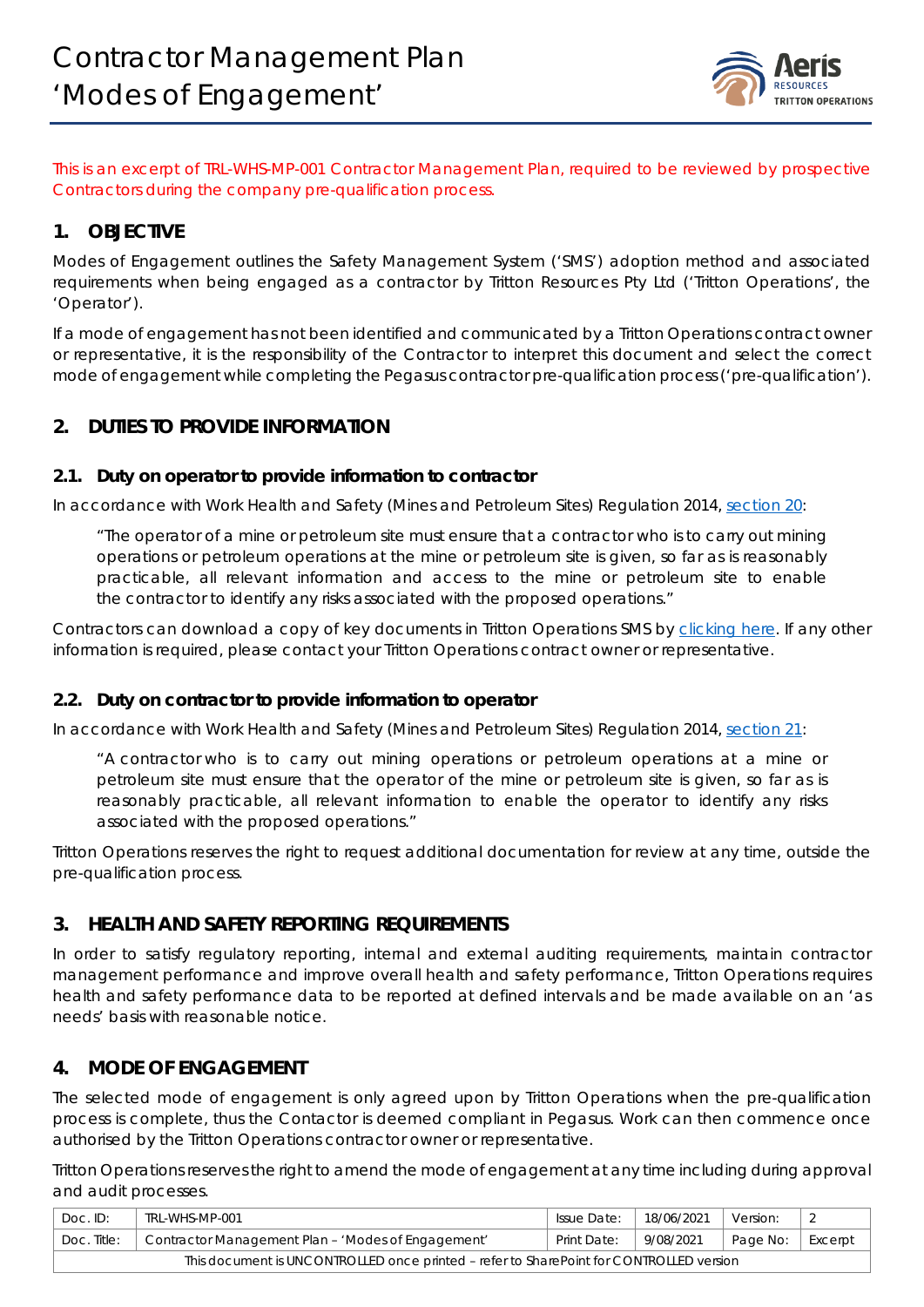

# **4.1. Principal Contractor**

A principal contractor is engaged under *Work Health and Safety (Mines and Petroleum Sites) Regulation 2014, [section 22\(1\)\(a\)](https://legislation.nsw.gov.au/view/html/inforce/2021-02-01/sl-2014-0799?query=VersionSeriesId%3D%225bf1df1e-479e-46a3-8d75-11a2798b0dbf%22+AND+VersionDescId%3D%2272faf31e-ada3-4f7a-b10d-fe92852956c9%22+AND+PrintType%3D%22reprint%22+AND+(VersionDescId%3D%2272faf31e-ada3-4f7a-b10d-fe92852956c9%22+AND+VersionSeriesId%3D%225bf1df1e-479e-46a3-8d75-11a2798b0dbf%22+AND+PrintType%3D%22reprint%22+AND+Content%3D(%22contractor%22))&dQuery=Document+Types%3D%22%3Cspan+class%3D%27dq-highlight%27%3EActs%3C%2Fspan%3E%2C+%3Cspan+class%3D%27dq-highlight%27%3ERegulations%3C%2Fspan%3E%2C+%3Cspan+class%3D%27dq-highlight%27%3EEPIs%3C%2Fspan%3E%22%2C+Search+In%3D%22%3Cspan+class%3D%27dq-highlight%27%3EAll+Content%3C%2Fspan%3E%22%2C+Exact+Phrase%3D%22%3Cspan+class%3D%27dq-highlight%27%3Econtractor%3C%2Fspan%3E%22%2C+Point+In+Time%3D%22%3Cspan+class%3D%27dq-highlight%27%3E01%2F02%2F2021%3C%2Fspan%3E%22#pt.2-div.1-sdiv.4)* and will be responsible for the control of [mining operations](https://legislation.nsw.gov.au/view/html/inforce/2019-12-05/act-2013-054?query=VersionSeriesId%3D%227428208d-6050-4bcb-ab5f-917c554bf840%22+AND+VersionDescId%3D%2269ab387a-faac-4af1-b7b7-0bb01708461d%22+AND+PrintType%3D%22act.reprint%22+AND+(VersionDescId%3D%2269ab387a-faac-4af1-b7b7-0bb01708461d%22+AND+VersionSeriesId%3D%227428208d-6050-4bcb-ab5f-917c554bf840%22+AND+PrintType%3D%22act.reprint%22+AND+Content%3D(%22mining+operations%22))&dQuery=Document+Types%3D%22%3Cspan+class%3D%27dq-highlight%27%3EActs%3C%2Fspan%3E%2C+%3Cspan+class%3D%27dq-highlight%27%3ERegulations%3C%2Fspan%3E%2C+%3Cspan+class%3D%27dq-highlight%27%3EEPIs%3C%2Fspan%3E%22%2C+Search+In%3D%22%3Cspan+class%3D%27dq-highlight%27%3EAll+Content%3C%2Fspan%3E%22%2C+Exact+Phrase%3D%22%3Cspan+class%3D%27dq-highlight%27%3Emining+operations%3C%2Fspan%3E%22%2C+Point+In+Time%3D%22%3Cspan+class%3D%27dq-highlight%27%3E05%2F12%2F2019%3C%2Fspan%3E%22#sec.7) in a given area under their own SMS, unless an appropriate contract deviation is in place.

The Contractor will provide a copy of their health and safety management plan during the pre-qualificaiton process which will be auditied for compliance against Tritton Operations' SMS using Pegasus' SMS audit tool.

By receiving an SMS Audit Certificate indicating a 'pass', thus triggering approved status, it is deemed that the Contractor has received written notice that the Contractor safety management plan is consistent with Tritton Operations' safety management plan.

### **4.1.1. Health and safety performance data**

Principal contractors are obligated to report all health and safety related performance data to Tritton Operations on a monthly and yearly basis, and as requested.

### **4.2. Non-Principal Contractor**

A non-principal contractor is engaged under *Work Health and Safety (Mines and Petroleum Sites) Regulation 2014, [section 22\(1\)\(b\)](https://legislation.nsw.gov.au/view/html/inforce/2021-02-01/sl-2014-0799?query=VersionSeriesId%3D%225bf1df1e-479e-46a3-8d75-11a2798b0dbf%22+AND+VersionDescId%3D%2272faf31e-ada3-4f7a-b10d-fe92852956c9%22+AND+PrintType%3D%22reprint%22+AND+(VersionDescId%3D%2272faf31e-ada3-4f7a-b10d-fe92852956c9%22+AND+VersionSeriesId%3D%225bf1df1e-479e-46a3-8d75-11a2798b0dbf%22+AND+PrintType%3D%22reprint%22+AND+Content%3D(%22contractor%22))&dQuery=Document+Types%3D%22%3Cspan+class%3D%27dq-highlight%27%3EActs%3C%2Fspan%3E%2C+%3Cspan+class%3D%27dq-highlight%27%3ERegulations%3C%2Fspan%3E%2C+%3Cspan+class%3D%27dq-highlight%27%3EEPIs%3C%2Fspan%3E%22%2C+Search+In%3D%22%3Cspan+class%3D%27dq-highlight%27%3EAll+Content%3C%2Fspan%3E%22%2C+Exact+Phrase%3D%22%3Cspan+class%3D%27dq-highlight%27%3Econtractor%3C%2Fspan%3E%22%2C+Point+In+Time%3D%22%3Cspan+class%3D%27dq-highlight%27%3E01%2F02%2F2021%3C%2Fspan%3E%22#pt.2-div.1-sdiv.4)* and will conduct [mining operations](https://legislation.nsw.gov.au/view/html/inforce/2019-12-05/act-2013-054?query=VersionSeriesId%3D%227428208d-6050-4bcb-ab5f-917c554bf840%22+AND+VersionDescId%3D%2269ab387a-faac-4af1-b7b7-0bb01708461d%22+AND+PrintType%3D%22act.reprint%22+AND+(VersionDescId%3D%2269ab387a-faac-4af1-b7b7-0bb01708461d%22+AND+VersionSeriesId%3D%227428208d-6050-4bcb-ab5f-917c554bf840%22+AND+PrintType%3D%22act.reprint%22+AND+Content%3D(%22mining+operations%22))&dQuery=Document+Types%3D%22%3Cspan+class%3D%27dq-highlight%27%3EActs%3C%2Fspan%3E%2C+%3Cspan+class%3D%27dq-highlight%27%3ERegulations%3C%2Fspan%3E%2C+%3Cspan+class%3D%27dq-highlight%27%3EEPIs%3C%2Fspan%3E%22%2C+Search+In%3D%22%3Cspan+class%3D%27dq-highlight%27%3EAll+Content%3C%2Fspan%3E%22%2C+Exact+Phrase%3D%22%3Cspan+class%3D%27dq-highlight%27%3Emining+operations%3C%2Fspan%3E%22%2C+Point+In+Time%3D%22%3Cspan+class%3D%27dq-highlight%27%3E05%2F12%2F2019%3C%2Fspan%3E%22#sec.7) under the management of Tritton Operations' SMS. A routine deviation may be in place where, for example, a specialist contractor performs a task according to their own safe work instruction, procedure, safe work method statements or similar safe system of work – if this occurs, the Tritton Operations contract owner or representative must review the documentation, determine suitability and if appropriate, provide approval. Tritton Operations risk management requirements still apply.

Tritton Operations will make available relevants parts of the SMS for review by the Contractor.

By continuing the Pregasus pre-qualification process and receiving an SMS Audit Certificate indicating a 'pass', thus triggering approved status, it is deemed that Tritton Operations has received written notice that the SMS is consistent with the Contractor's arrangements to manage the risks to health and safety from mining operations.

#### **4.2.1. Health and safety performance data**

Non-principal contractors are obligated to report all health and safety related performance data to Tritton Operations on yearly basis, or as requested.

### **4.3. Off-site Contractor (mining activities)**

An Off-site Contractor (mining activities) conducts mining activities work on behalf of, or provides a mining activities service to, Tritton Operations at an off-site location. Mining activities are those described in *Work Health and Safety (Mines and Petroleum Sites) Act 2013, section 7 e.g. off-site handling of copper concentrate* on behalf of Tritton Operations. Health and safety risks are managed under the contractor's SMS and has no interference with Tritton Operations' SMS.

#### **4.3.1. Health and safety performance data**

Off-site contractors are obligated to report health and safety performance data deemed to be related to mining activities on behalf of to Tritton Operations on a yearly basis, or as requested

| Doc. ID:                                                                                | TRL-WHS-MP-001                                     | Issue Date: | 18/06/2021 | Version: |         |  |  |
|-----------------------------------------------------------------------------------------|----------------------------------------------------|-------------|------------|----------|---------|--|--|
| Doc. Title:                                                                             | Contractor Management Plan - 'Modes of Engagement' | Print Date: | 9/08/2021  | Page No: | Excerpt |  |  |
| This document is UNCONTROLLED once printed – refer to SharePoint for CONTROLLED version |                                                    |             |            |          |         |  |  |